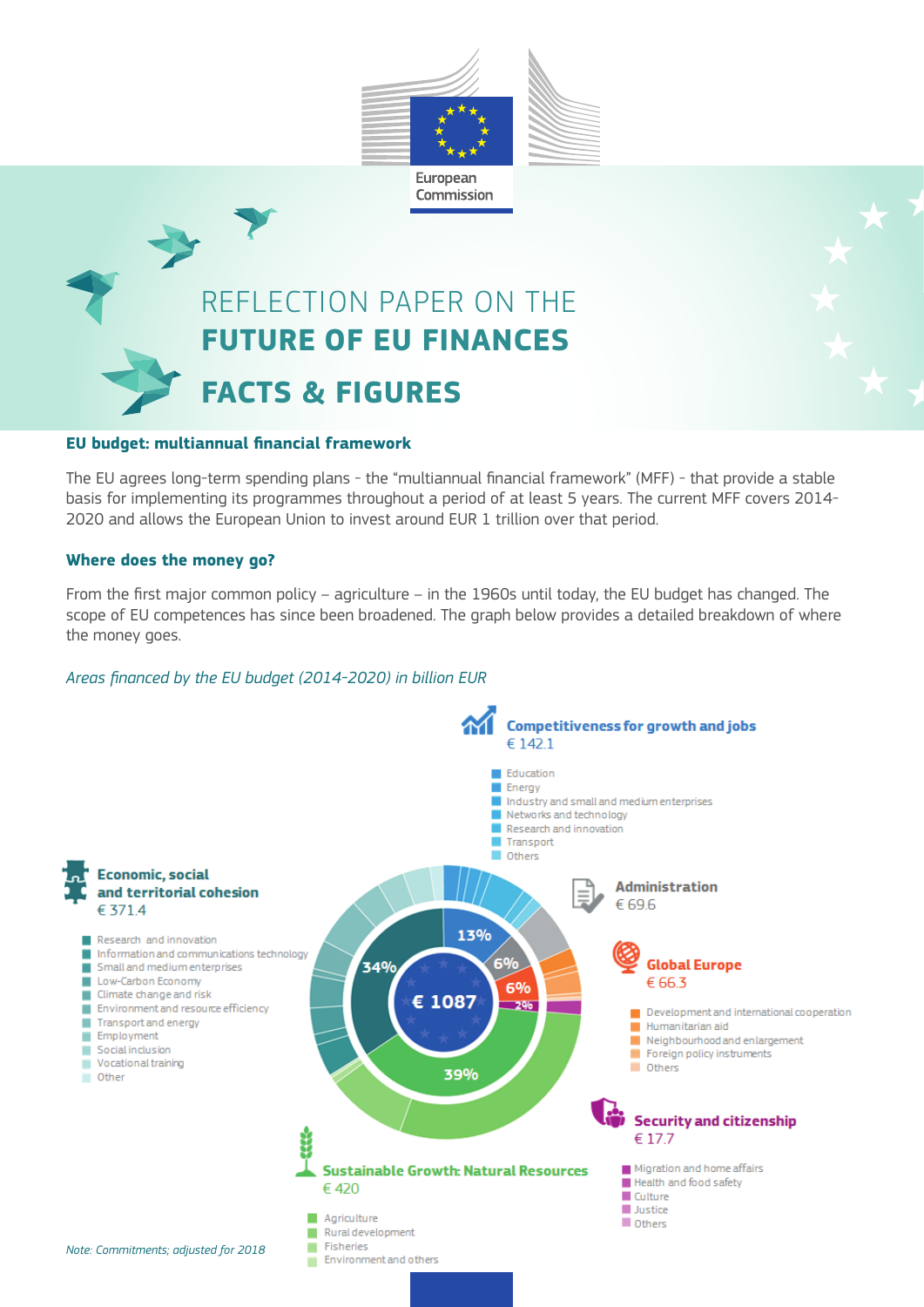### **What is the size of the EU budget?**

Over the years the EU budget has remained a small part of total public expenditure in the EU, accounting for less than 1% of EU income and only around 2% of EU public expenditure. This share has declined over time. This increases pressure on the EU budget to be more efficient, to focus on the areas where its impact is greatest and to ensure that rules and procedures do not get in the way of results.

## *The EU budget compared to overall EU income and public spending*



#### **Why does the EU budget matter?**

The EU budget supports European agriculture, economic, social and territorial cohesion. It plays a role in areas such as transport, space, health, education and culture, consumer protection, environment, research, justice cooperation and foreign policy. It has also accompanied the growing role of the Union in the international arena, as a leader in the fight against climate change and as the largest donor of humanitarian and development aid in the world. During the economic and financial crisis, the EU budget proved to be a powerful instrument to support investment. With national budgets in many Member States under severe strain, the EU budget and the structural funds in particular emerged since 2008 as a major source of stable growth-supporting investment. In some Member States it even proved to be the only such source. The European Fund for Strategic Investments has also played a major role in catalysing private investments throughout Europe. Most recently the EU budget has also underpinned the European response to the refugee crisis and to the threat of organised crime and terrorism.



#### *Share of European Structural and Investment Funds in public investment 2015-2017 in %*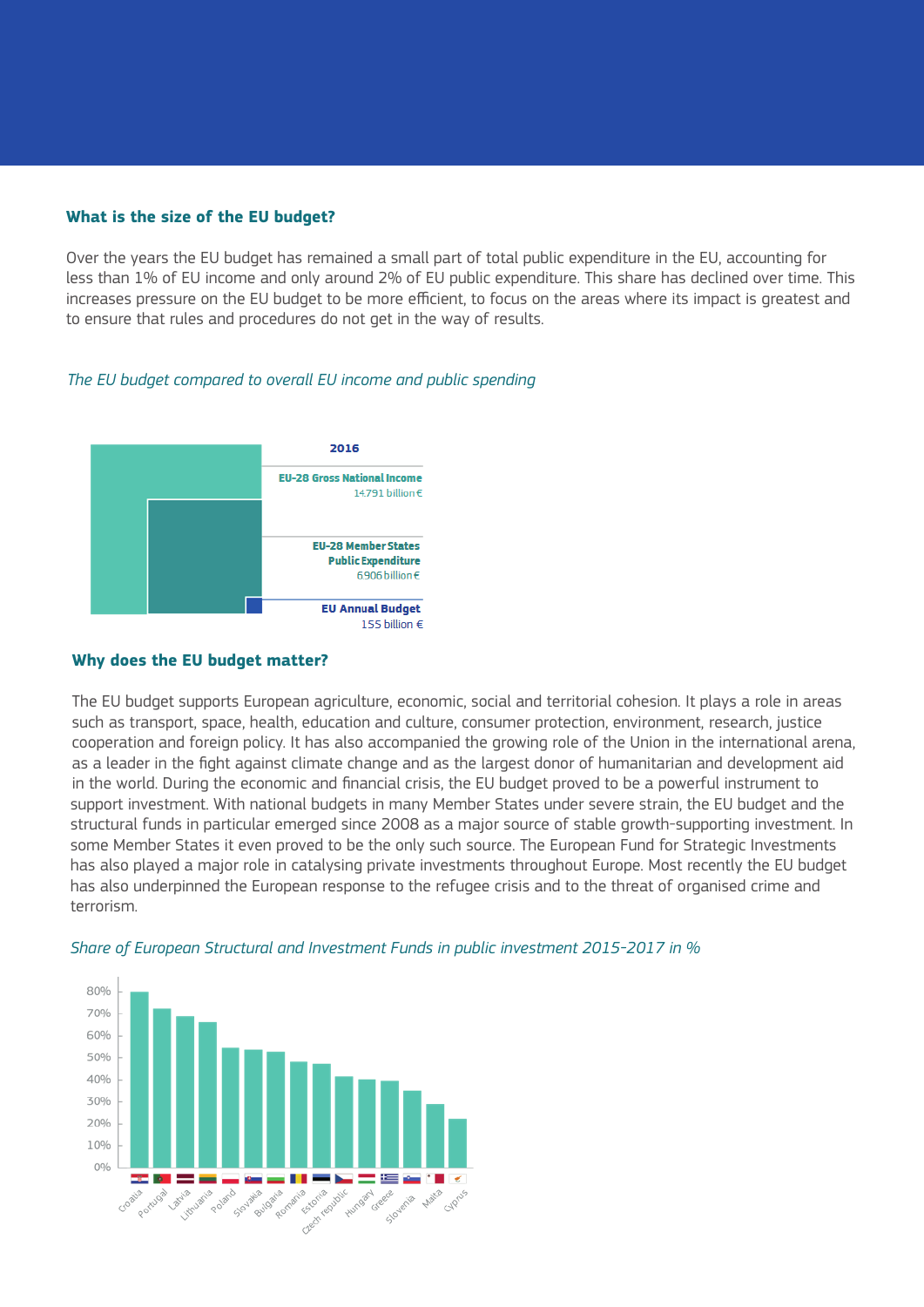#### **EU budget: revenue**

By pooling resources at European level, Member States can achieve more than they could by acting alone. The amount of revenue – "own resources" - flowing into the EU budget matches exactly the amount of expenditure financed by it, as decided by all Member States together. The Union can neither borrow money, nor can the EU budget run a deficit.

#### **What are those "own resources" that finance the EU budget?**

There are essentially three main types of own resources today: contributions from Member States based on their income level measured by Gross National Income (GNI), contributions based on Value Added Tax (VAT), and customs duties collected at the external borders of the Union.



Customs duties are levied on economic operators and go directly to the EU budget. Member States retain 20% as collection costs.

The VAT bases of all Member States are harmonised. A uniform rate of 0.3 % is levied on each Member State with some exceptions.

The GNI own resource finances the part of the budget not covered by other revenues. The same percentage is levied on each Member State's GNI. The rate is fixed as part of the annual budgetary procedure. Some Member States benefit from a reduction.

The maximum annual amount of own resources that the EU may raise during a year is limited to **1.20 % of the EU GNI**.

#### **How has EU revenue developed over the years?**

Just as the spending side of the budget has evolved (see further below), so has the way in which the EU budget is financed:

#### *Sources of financing of the EU budget*